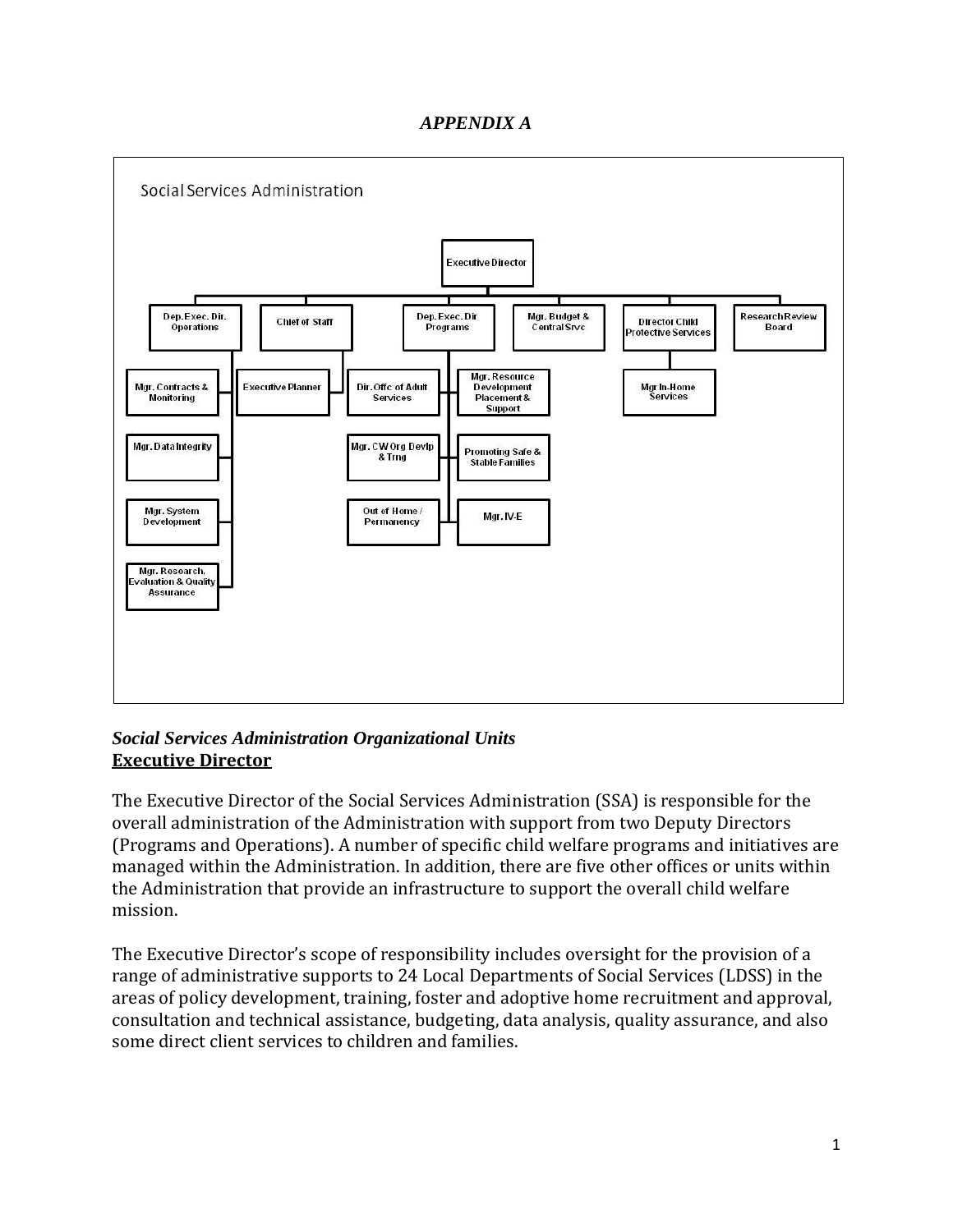The Executive Director sets the vision for the Administration in establishing an infrastructure to support service delivery and the capacity for ongoing sustainability of these systemic improvements across all 24 local departments.

Coordination with the Secretary of the Department of Human Resources, Deputy Secretaries, and Office of the Attorney General, other Administration Directors, and County Directors takes place on a regular basis. The Director represents the Administration with other state and federal agencies, advisory groups, legislators, Governor's Office personnel, and advocacy groups.

The Executive Office includes the Budget and Central Services Unit, which is responsible for the management of SSA's budget development and monitoring. The Budget and Central Services Unit also is responsible for the development of regulations, legislative updates, and personnel issues.

# *Deputy Executive Director for Programs*

The Deputy Executive Director for Programs is responsible for the Offices of Child Welfare Practice and Policy, Resource Development, Placement and Support Services, and Child Welfare Organizational Development and Training. Each office includes programs and services under their area of expertise:

# *Office of Child Welfare Practice and Policy,*

- o **Child Protective Services** (CPS) is a mandated program for the protection of all children in the State alleged to be abused and neglected. Child Protective Services screens and responds to allegations of child abuse and neglect via investigative or alternative response, performs assessments of child safety, assesses the imminent risk of harm to the children and evaluates conditions that support or refute the alleged abuse or neglect and need for emergency intervention. It also provides services designed to stabilize a family in crisis and to preserve the family by reducing threats to safety and risk factors. This program provides an array of prevention, intervention and treatment services including:
	- Operating a local jurisdiction based telephone hotline for receiving child abuse/neglect (CAN) reports;
	- Conducting CAN Response (investigative and alternative responses), family assessment and preventive services screenings;
	- Providing substance exposed newborn crisis assessment and services;
	- Providing background screening checks on current or prospective employees and volunteers for children/youth serving agencies;
	- Preventive and increased protective capacity of families; and
	- Family-centered services.
- o **In-Home Family Services** are family preservation programs available within the local departments of social services. These programs are specifically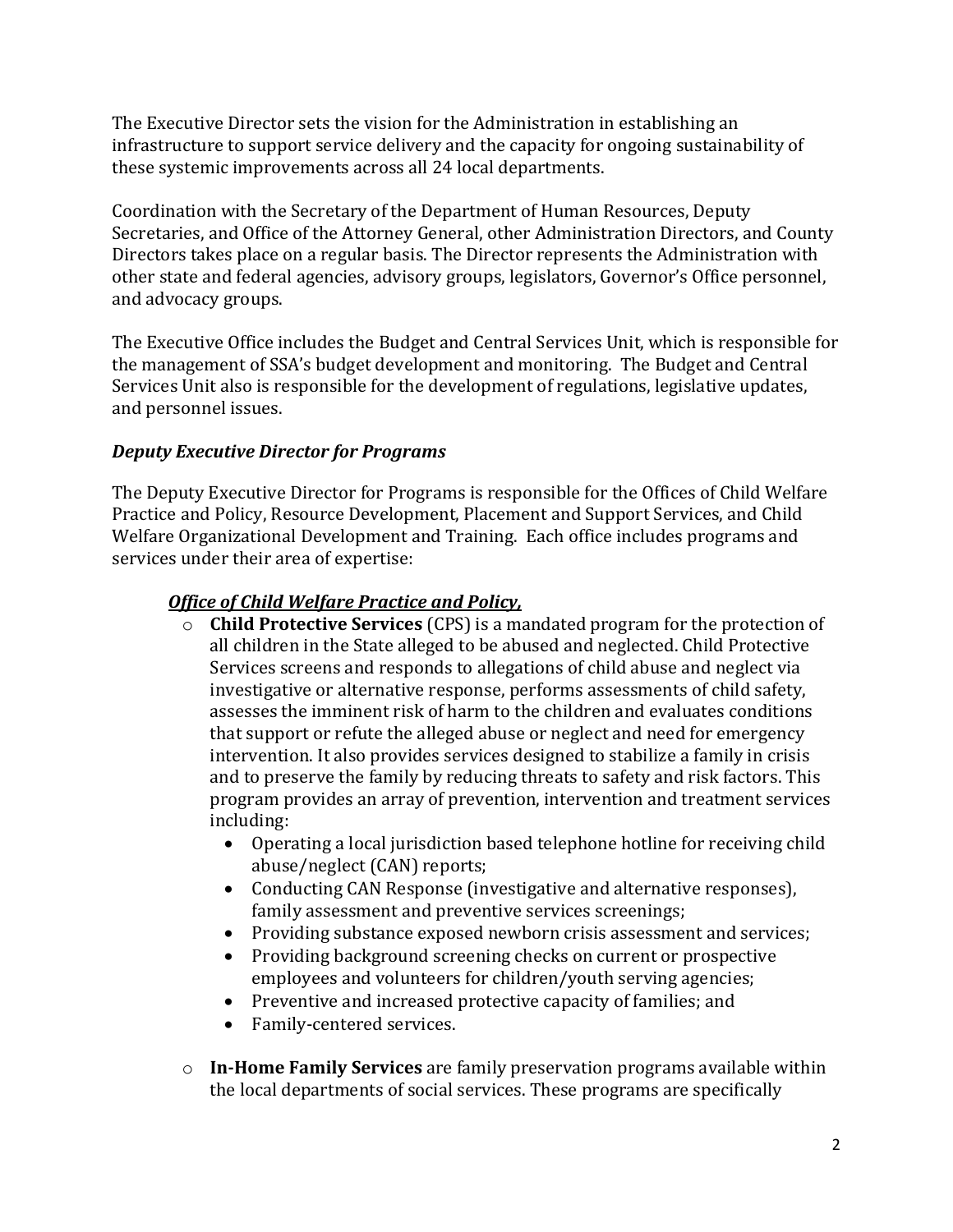identified for families in crisis whose children are at risk of out-of-home placement. Family preservation actively seeks to obtain or directly provide the critical services needed to enable the family to remain together in a safe and stable environment. Maryland provides three programs under In-Home Services continuum: Services to Families with Children-Intake (SFC-I), Consolidated In-Home Services (CIHS) and Inter Agency Family Preservation Services (IFPS). SFC-I provides assessment for situations that do not meet the criteria for a CPS response. Many of these cases stem from a family's self request for service. CIHS are cases referred from CPS, both IR and AR, or SFCwhere additional work is needed to bolster a families protective capacities to improve safety and reduce risk. IAFP is similar except that referrals can come from other child serving agency and the child must be at high risk for out-ofhome placement.

## **Out-of-Home Services/Permanency**

- o **Foster Care Services:**
	- Short-term care and supportive services for children that have been physically or sexually abused, neglected, abandoned, or at high risk of serious harm.
	- Services to treat the needs of the child and help the family with the skills and resources needed to care for the child. Children are placed in the least restrictive placement to meet their needs, with a strong preference for relatives as the placement of choice. Attempts are made to keep the child in close proximity to their family; however, the child's placement is based on the treatment needs of the child and the availability of placement resources.
	- Time-limited reunification services using concurrent permanency planning to reunite with the birth family or to pursue a permanent home for the child within 12 months of the placement. Permanency planning options that are considered in order of priority:
		- Reunification with parent $(s)$
		- Permanent Placement with Relatives (includes guardianship or custody)
		- Adoption (relative or non-relative)
		- APPLA (Another Planned Permanency Living Arrangement)
		- o Voluntary placement services because of the child's need for short term placement to receive treatment services for mental illness or developmental disability
- o **Adoption Services** develops permanent families for children who cannot live with or be safely reunited with their birth parents or extended birth families. The Maryland Adoption Program is committed to finding "Forever Families" for children in the care and custody of the State. Adoption services include study and evaluation of children and their needs; adoptive family recruitment, training and approval; child placement; and post-adoption subsidy support.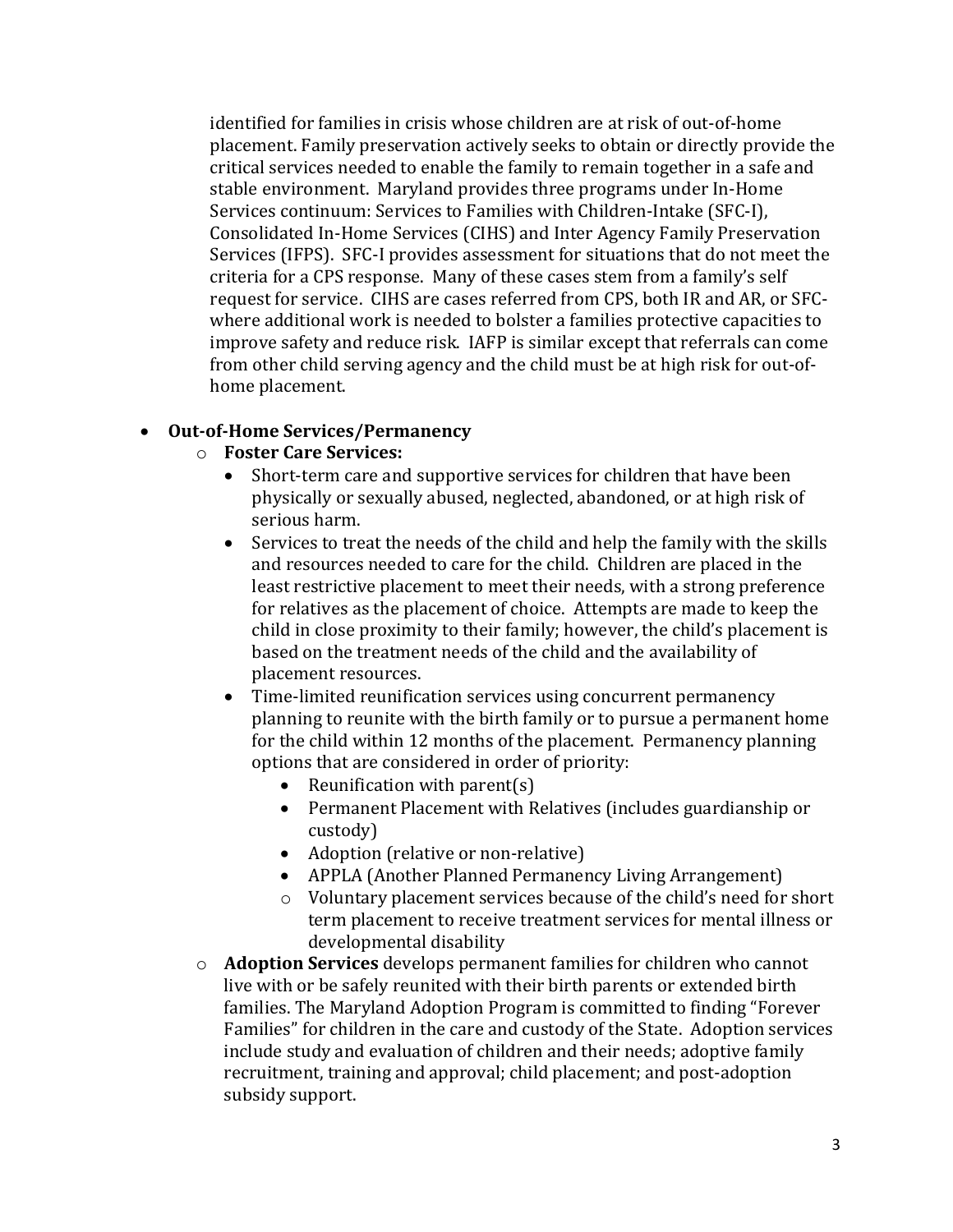- o **Ready by 21**provide independent living preparation services to older youth, ages 14-21 years of age in any type of Out-of-Home placement (such as kinship care, family foster care or residential / group care) to assist the youth in preparation for self sufficiency in adulthood.
- o **Guardianship Assistance Program** serves as another permanency option for children who best needs are not served via reunification or adoption. The goal of this program is to encourage caregivers to become legal guardians of children who have been placed in their home by the Local Department of Social Services by removing financial barriers.

### **Resource Development, Placement and Support Services**

- o **Resource Development and Retention** is responsible for services related to the recruitment and retention of resource families. Program staff provides technical assistance to local departments of social services in development of their local recruitment plans. The Maryland Foster Parent Association also receives technical assistance from this unit. The unit is responsible for monitoring and coordination of the 24 local departments of social services' resource home development plans.
- o **Placement and Support Services** is responsible for assisting the local departments of social services to facilitate barriers regarding the discharge and placement plans for youth in State care from psychiatric hospitals in Maryland and offer suggestions to the local departments for applicable placements for youths in State care. Placement and Support Services is also responsible for participating in a myriad of committee meetings to represent DHR to maintain rapport with various State agencies, including in-state and out-of-state providers. Program staff gleans updated knowledge of programs and initiatives and assists the local Departments to ensure that the youth in State custody are appropriately positioned at their recommended placements and the placements are in the best interest of the youth. This unit works with stakeholders to identify and develop strategies to improve the array of services available to support children and families in achieving safety, permanence and well-being. The services include education, substance abuse treatment, health care and mental health. This unit is also responsible for monitoring the placement of children in out-of-home care placed in facilities out-of-state. They ensure that all efforts to place children in-state have been exhausted prior to the child being placed out-of-state.
- o Oversight of Education and Health Care for Foster Youth is managed within the unit. These responsibilities include oversight of Education and Training Vouchers (ETV), Maryland Tuition Waiver, Education stability, Health Care and the utilization of psychotropic medication. Ongoing work with the Maryland State Board of Education (MSDE) and the Department of Health and Mental Hygiene (DHMH) is managed within the unit as well.
- o Interstate Compact on the Placement of Children (ICPC) ensures that foster children placed out-of-state from Maryland and children placed in Maryland from other States receive the same protections guaranteed to the children placed in care within Maryland. The law offers states uniform guidelines and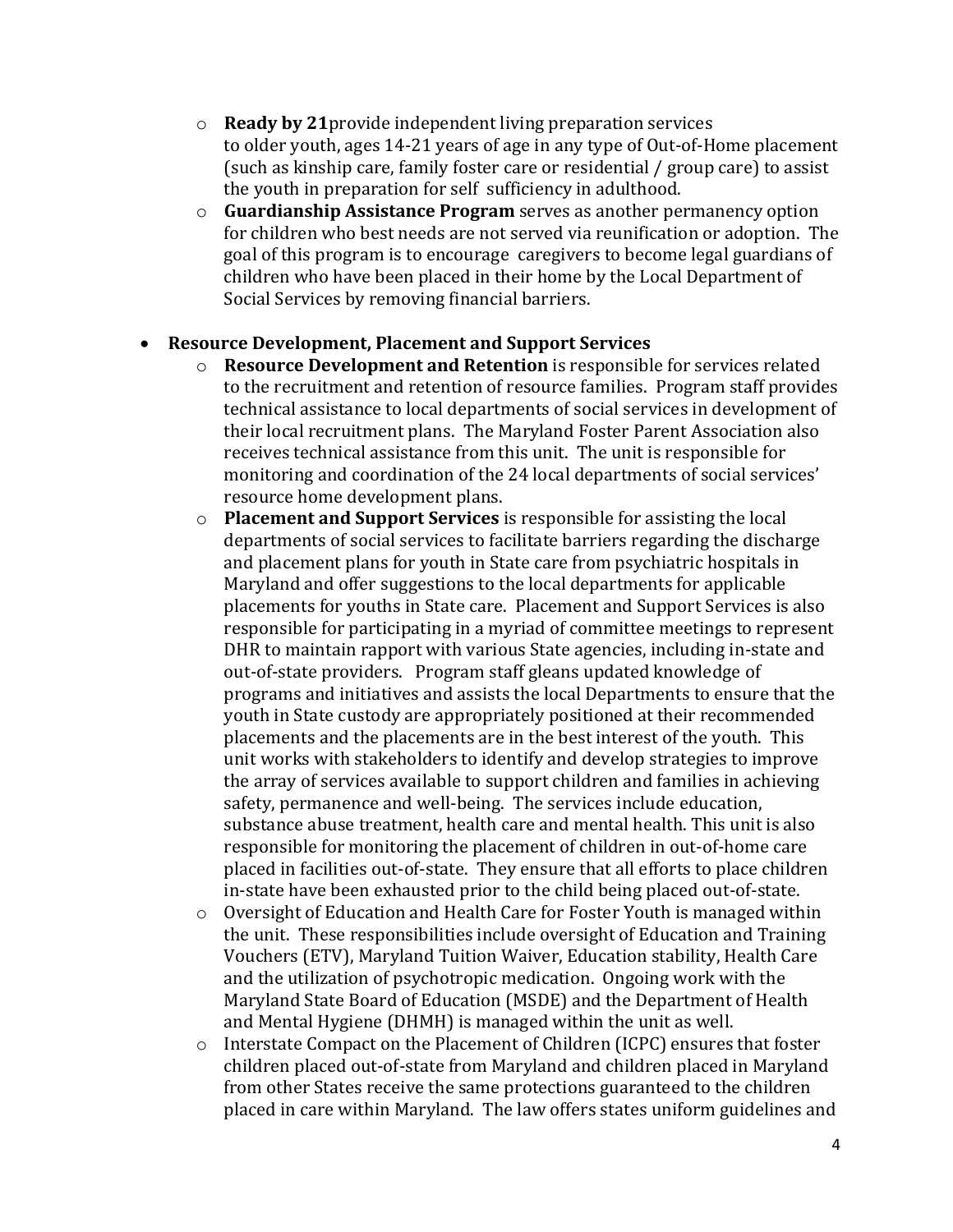procedures to ensure these placements promote the best interests of each child while simultaneously maintaining the obligations, safeguards and protections of the "receiving" and "sending" states for the child until permanency for that child is achieved in the receiving state's resource home, or until the child returns to the original sending State. Interstate Compact on Adoption and Medical Assistance (ICAMA) removes barriers to the adoption of children with special needs and facilitates the transfer of adoptive, educational, medical, and post adoption services to pre-adoptive children placed interstate or adopted children moving between states.. In addition, the IV-E eligible Guardianship Assistance Program Medical Assistance (GAPMA) provides a framework for interstate coordination specifically related to permanency established with custody and guardianship awarded to out-of-State IV-E eligible Foster Parents.

# **Child Welfare Training and Organizational Development**

- The Training and Organizational Development Unit oversees all aspects of training activities in child welfare along with the strategic planning to implement and integrate practice updates and innovation.
- The Child Welfare Training component oversees and coordinates the contractual delivery and development of training activities with the Child Welfare Academy (CWA) at the University of Maryland School of Social Work. The CWA provides statewide training for caseworkers, supervisors, administrators and resource parents. This partnership with the Child Welfare Academy delivers pre-service training for new employees and administers a competency exam at the end of pre-service training. The CWA offers continuing education workshops to reinforce the expertise and policy updates for the tenured staff. The oversight of the Title IV-E Education in Public Child Welfare Program is managed by this unit as well. This contract provides specialized child welfare training for MSW (Master of Social Work) degree candidates to enhance the skills of Maryland's public child welfare workforce.
- The Organizational Development component uses theories of organizational change to facilitate the overall strategic mission of the Social Services Administration. The unit assesses training needs based on policy development and outcome trends across the continuum of program services. The training assessments inform the delivery method and technical assistance to local departments to enhance the execution of practice activities. The unit serves as lead on implementation of new initiatives.

## *Deputy Executive Director for Operations*

## *Research, Evaluation, and Quality Assurance*

 **Research and Evaluation** is responsible for the collection and analysis of data for SSA and Local Departments of Social Services. They are responsible for reporting for SSA to StateStat, which collects data from all of Maryland's Departments on